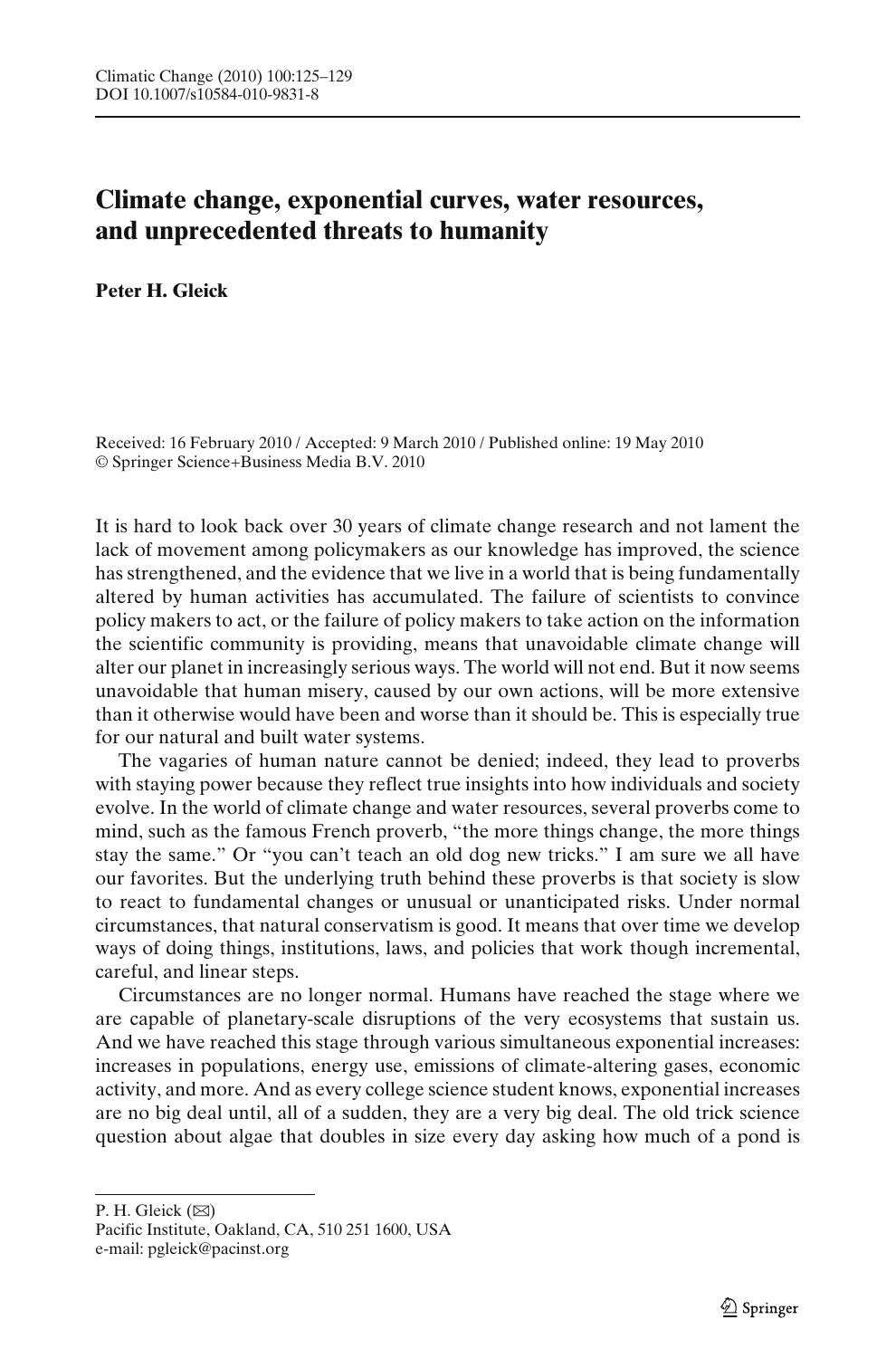covered on the day before the pond is completely overwhelmed still amazes many people. Sometimes things sneak up on us fast if we are not paying attention.

That is the way it is now with climate change; that is why the exponential curves of greenhouse gas concentrations, and temperature rise, and sea-level increase, and the rate of glacial melt, together with global population growth, are all coming together to impose unprecedented stresses on our ecosystems, political systems, and economies that typically only react in linear ways.

Water offers a good example of the challenges we face. Water and climate are fundamentally linked: the hydrologic cycle is the climate cycle. Even 30 years ago, when climate models were far less robust and comprehensive and regional hydrologic impact assessments were rudimentary and limited, it was apparent that water resources were likely to be especially vulnerable to changes in temperature and precipitation patterns, storm frequency and intensity, and rising sea levels. Looking back over summaries of the expected consequences of climatic changes for water in the 1991 book *Climate Change and US Water Resources* (Waggone[r](#page-4-0) [1990\)](#page-4-0), produced by the American Association for the Advancement of Science, or the reports done for the UN's Comprehensive Assessment of the Freshwater Resources of the World in the mid-1990s (Raskin et al[.](#page-4-0) [1997](#page-4-0)), or the report "Water: The Potential Consequences of Climate Variability and Change" written for the US National Assessment released in 2000 (Gleick et al[.](#page-3-0) [2000](#page-3-0)), or the latest IPCC findings from Working Group II (Parry et al[.](#page-4-0) [2007](#page-4-0)), reveals only incremental improvements in our understanding of regional impacts and risks for water resources from climate change.

What are these findings? As climatic changes accelerate, evaporative demands for water will grow with temperature. Precipitation patterns will change but in ways that we understand only imperfectly, with a likely intensification toward higher latitudes and in regions that are already relatively well-watered. Dramatic changes in snowfall and snowmelt in mountain regions with distinct changes in the seasonality of runoff are more certain, as are increases in sea level, which will threaten coastal groundwater aquifers, the water supplies of islands, and the health of marshes, tidelands, and wetlands. Water quality will worsen where it is sensitive to temperatures and flow changes. Extreme events are likely to increase in some regions, including both floods and droughts.

This list of consequences (and more), could have been presented as a summary of climate and water effects 20 years ago. Indeed, all of these impacts are discussed in the reports mentioned above. So what, if anything, has changed? Over the past three decades, we have begun to observe actual impacts on water systems around the world. Far more information on specific regional risks is available. And there have been more and more efforts to understand the implications of these changes for different kinds of water systems and how water managers should begin to respond.

Impacts will be felt differently in different places. Water systems around the world vary enormously in their structure, management, and design. In regions like rural sub-Saharan Africa or even rural parts of the USA, very little infrastructure has been built and very few water-management institutions are in place. In these kinds of regions, water availability and quality are far more dependent on, and vulnerable to, climatic conditions. Changes in climate that significantly alter local hydrology in such areas will be felt immediately, and resilience to such changes is likely to be low. Other parts of the world have far more extensive water systems that have been put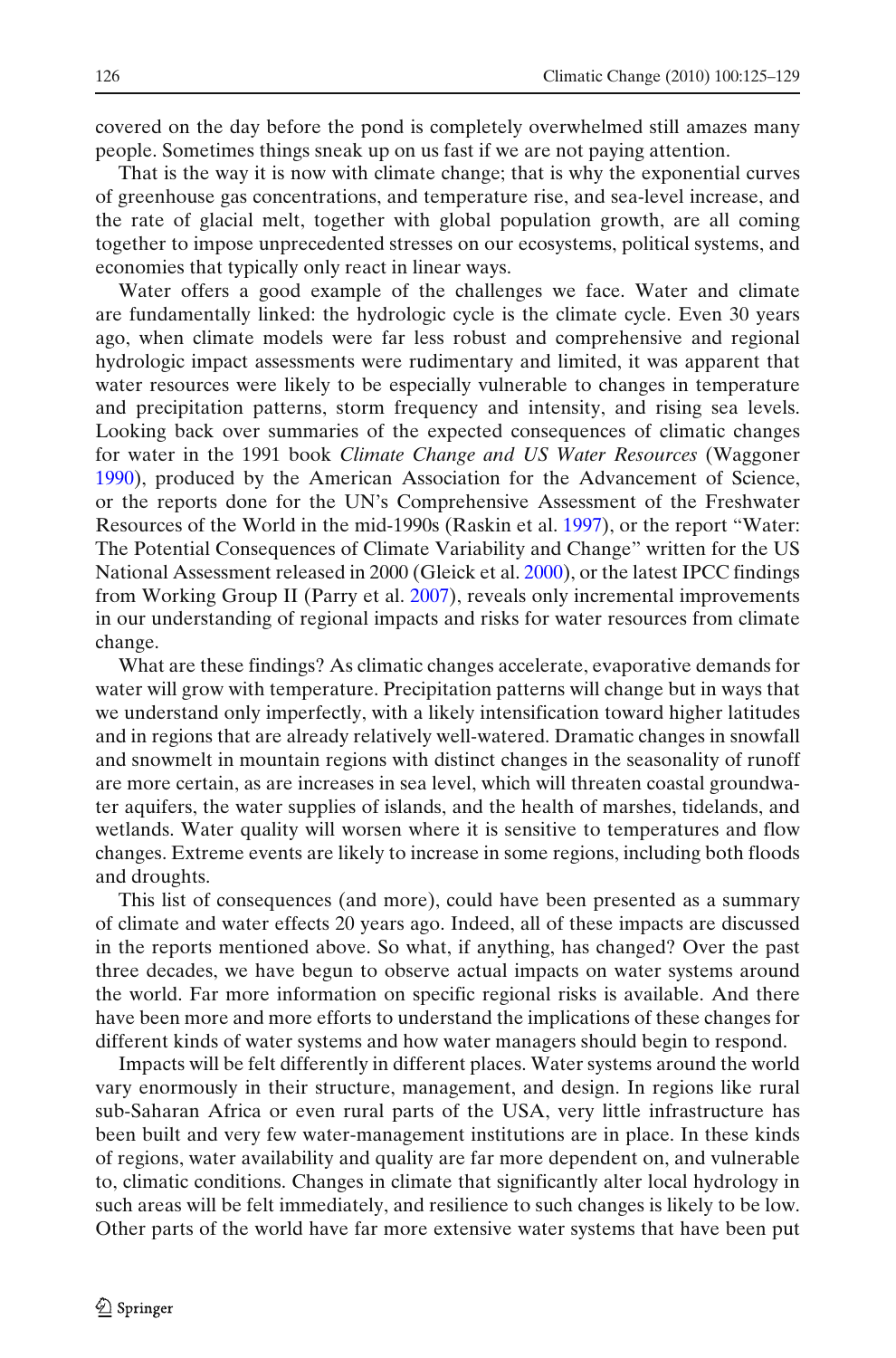in place to help local populations manage variability of supply and quality. Even in these regions, however, special vulnerabilities remain, particularly where demands for water approach the limits of renewable supplies, such as the western USA. More and more evidence from these regions indicate that the ability of developed water systems with extensive infrastructure to respond to climate-induced changes in water supply are ultimately limited, if changes are not also made in the legal and regulatory rules that guide them.

Few rivers, for example, are more comprehensively developed than the Colorado River, shared by seven states in the USA and by Mexico. The Colorado is one of the most highly developed and managed systems in the world, with a total reservoir volume behind major dams that can store several years of total annual average runoff. On top of the physical infrastructure built in the river are complex layers of laws, international treaty agreements, and interstate compacts developed over many decades, managed by many different federal, state, and local agencies. Yet demands on the water resources of the Colorado River are so high that even minor long-term changes in flow have the potential to cause serious disruption in water allocations among different users, non-linear changes in reservoir levels, increases in river salinity, and reductions in hydropower generation (Nash and Gleic[k](#page-3-0) [1991](#page-3-0); Barnett and Pierc[e](#page-3-0) [2009\)](#page-3-0). In short, both highly developed and lightly developed water systems have vulnerabilities to climate change that are increasingly worrisome to water researchers and managers. These worries are especially relevant in watersheds that cross international boundaries, as do the vast majority of the world's major river systems. In these basins responding to climatic changes will be further complicated by politics, adding the risk of tensions and conflict to the list of the likely impacts of climate change on water resources (Cooley et al[.](#page-3-0) [2009\)](#page-3-0).

Some water managers respond to these concerns by arguing that the same kinds of policies and practices they have long used to address climatic variability will be sufficient for managing anthropogenic climate change. In part, this is true—these approaches have been developed over long periods of time and permit us to deal with a wide range of water challenges. But there are three reasons for concern over relying on traditional management responses.

First, climate change may cause the same kind of variations in hydrology that managers are used to addressing, but to a degree outside of historical experience. Thus, droughts and floods are no doubt likely to continue to occur, but some of these may be more severe than the current instrumental record would otherwise suggest. As a result, the traditional responses used for managing floods and droughts may be insufficient for managing the new conditions: reservoirs may be too small; the areas protected by levee systems or other flood management approaches may have to be expanded, or demands under higher temperatures may grow beyond the capacity of the existing system.

Second, climate change may cause the same kind of variability in hydrology that managers are used to addressing, but far faster. Sea-level rise far faster than historical experience will lead to faster changes in wetlands and ecosystem dynamics than natural ecosystems can handle. Changes in glacier melt rates already exceed those of the past several centuries, changing water management needs in many basins and beginning to force water managers to think about new and different operating rules.

Finally, climate change may have impacts on water systems completely different from those for which the systems are designed. These are the most difficult to predict,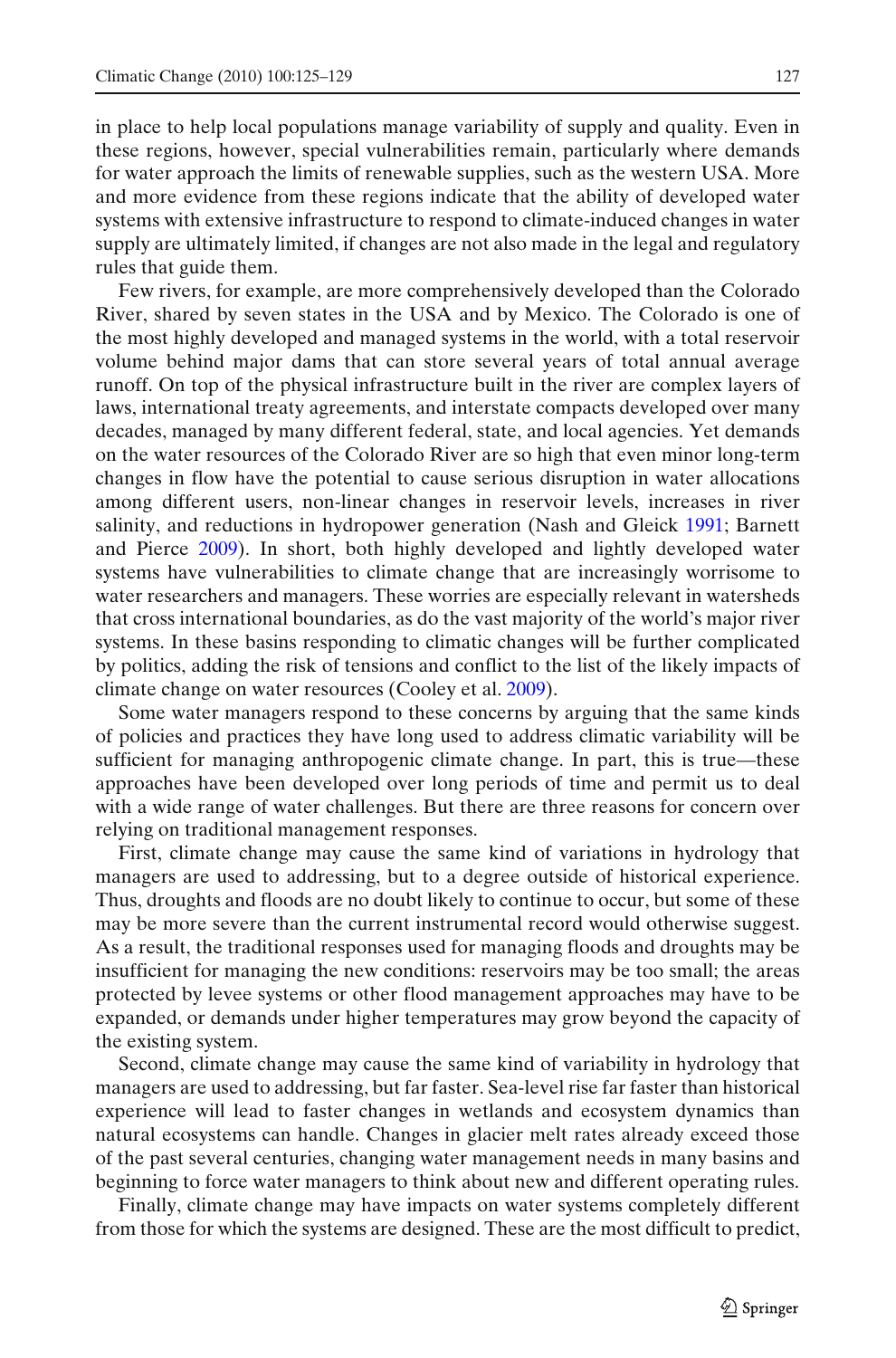<span id="page-3-0"></span>precisely because they tend to be outside of the range of expectations or because models do not include the proper dynamics for forecasting such changes. Alterations in water quality that pose new threats to water systems, or changes in atmospheric dynamics that shift storm tracks, or radical changes in biota, or the complete loss of snowpack in mountainous regions are some examples.

In some basins and water systems, climate changes will not dramatically alter water quality, quantity, or management. But it is increasingly apparent that the inherently conservative nature of water managers, and the difficulty of making quick changes in systems that have developed over year, decades, and even centuries, means that in some regions there will be unavoidable impacts of climate change for which we will not be prepared.

What is necessary moving forward? I support the traditional call for new and better research by the climate community to improve our ability to both forecast coming changes and design appropriate regional responses. But we also know enough now for water managers to be more proactive in identifying and reducing the risks that climate changes will pose for water resources in both developed and developing countries. Uncertainty can no longer be used as an excuse for inaction, or the societal risks will be higher than they need to be.

In particular, for more than a decade now, the climate science community has called on water managers to begin to model different kinds of hydrology, to explore a wider range of operating rules and management tools in watersheds around the world, and to change their definitions of risks to include hydrology outside of the range of historical experience in order to evaluate both the sensitivity of existing systems and the potential for reducing those risks with existing or new approaches (see, for example, AWWA 1997). Very few such studies and assessments have been done. New technologies and tools for operating water systems are available that make better use of weather and climate forecasts, but few of these have been adopted by water managers, who are rarely rewarded for "out-of-the-box" thinking. And narrow-minded or ignorant politicians continue to block new assessments of regional and national vulnerabilities as though ignorance of future impacts and risks will prevent them from happening. This must stop. It is critical that we do better planning for the future, and that we act on those plans. As one version of an old Chinese proverb says, "Seeing the future is good; being prepared for it is better."

## **References**

- American Water Works Association (1997) Climate change and water resources. Committee Report of the AWWA Public Advisory Forum. J Am Water Works Assoc 89(11):107–110
- Barnett TP, Pierce DW (2009) Sustainable water deliveries from the Colorado River in a changing climate. PNAS 106(18):7334–7338
- Cooley H, Christian-Smith J, Gleick PH, Allen L, Cohen M (2009) Understanding and reducing the risks of climate change for transboundary waters. A report of the Pacific Institute and the United Nations Environment Programme. Oakland, California, p 38
- Gleick PH et al (2000) Water: the potential consequences of climate variability and change. A Report of the National Water Assessment Group, US Global Change Research Program, US Geological Survey, US Department of the Interior and the Pacific Institute for Studies in Development, Environment, and Security. Oakland, California

Nash LL, Gleick PH (1991) The sensitivity of streamflow in the Colorado Basin to climatic changes. J Hydrol 125:221–241